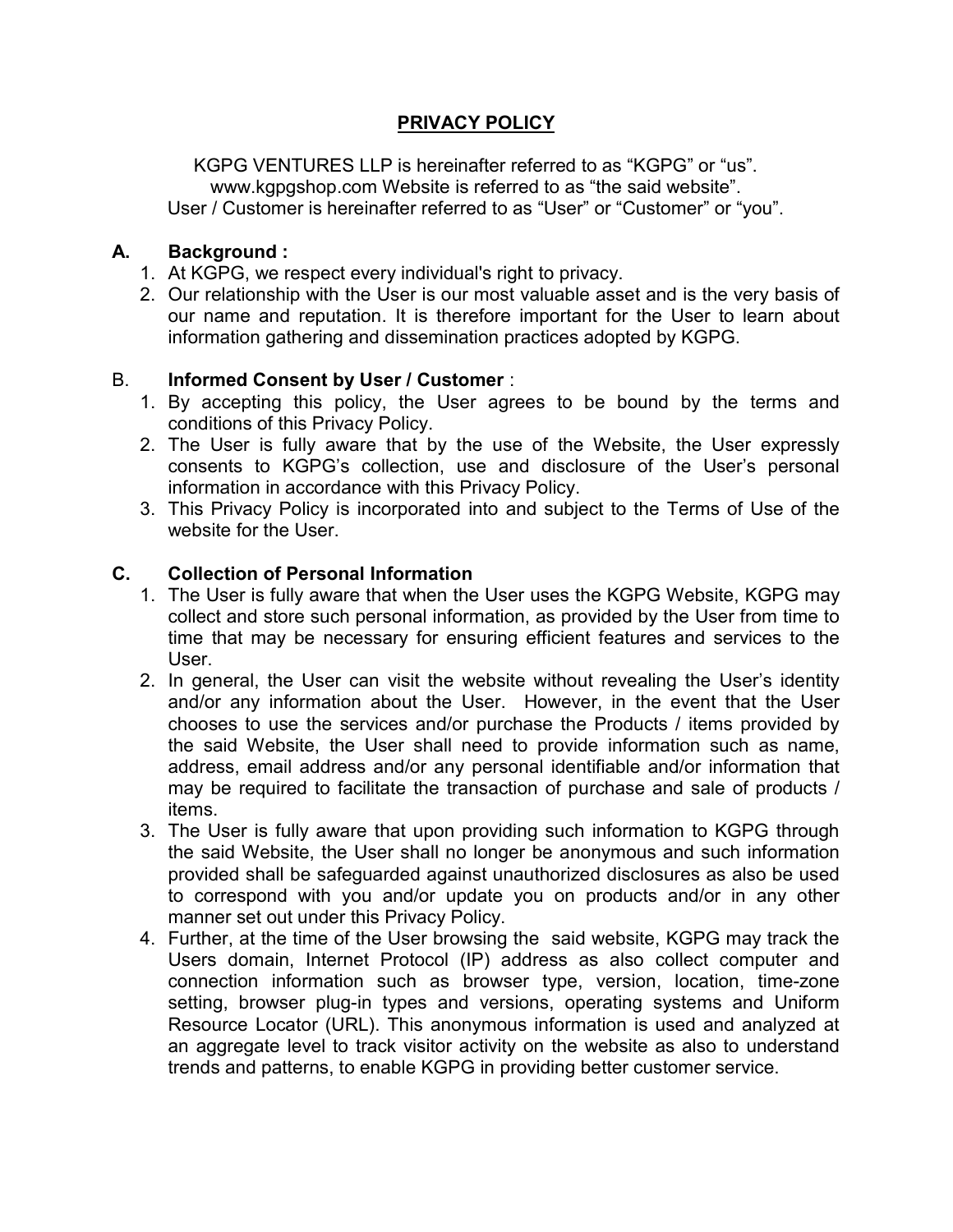- 5. KGPG may also use browser data such as Cookies, or similar data on certain parts of the Web site for fraud prevention and other purposes.
- 6. KGPG may also collect technical information to help identify the User's device for fraud prevention and diagnostic purposes.

## D. Sharing of Personal Identifiable Information

- 1. KGPG does not rent, sell or share the personal information of the User, except as hereunder mentioned to facilitate the transaction, with other people or nonaffiliated companies in India, or located in any other country that ensures the "same level of data protection" that is adhered to by it.
- 2. KGPG shall share the personal information of the User to facilitate the transaction and in cases such as such as :
	- (a) to provide products or services the User has requested;
	- (b) under the following circumstances:
		- KGPG may provide the information to trusted entities and/or associates and/or sister concerns and/or service providers and/or delivery personnel who work on behalf of or with KGPG or are providing Services to KGPG. These entities may use the User's personal information to help KGPG communicate with the User about such information that shall be beneficial to the User. However, these companies do not have any independent right to further share or disseminate this information;
		- KGPG believes it is necessary to share the information in order to investigate, prevent or take action against any illegal activities, suspected fraud, situations involving potential threats to the physical safety of any person, or as otherwise required by law.
		- KGPG will share the information in the process of responding to summon, court orders, legal process or to establish or exercise our legal rights or defend against legal claims;
		- KGPG will transfer information about the User if KGPG is acquired by or transfers its business to any entity whatsoever.

### E. Accuracy / Correctness of Data provided :

- 1. You accept that it is your duty and responsibility to provide to KGPG data which is correct and complete in all aspects. Any data or information provided by you to KGPG shall be true and correct in all aspects.
- 2. KGPG shall make a sincere effort to respond in a timely manner to the Users requests to correct inaccuracies in the Users personal information.

### F. Children's Privacy

- 1. Our website, though intended for products / items used for children, is not meant to be used by children.
- 2. No one who has not reached the age of 18 years may use the websites unless supervised by an adult.
- 3. All information provided herein shall pertain to persons above the age of 18 years.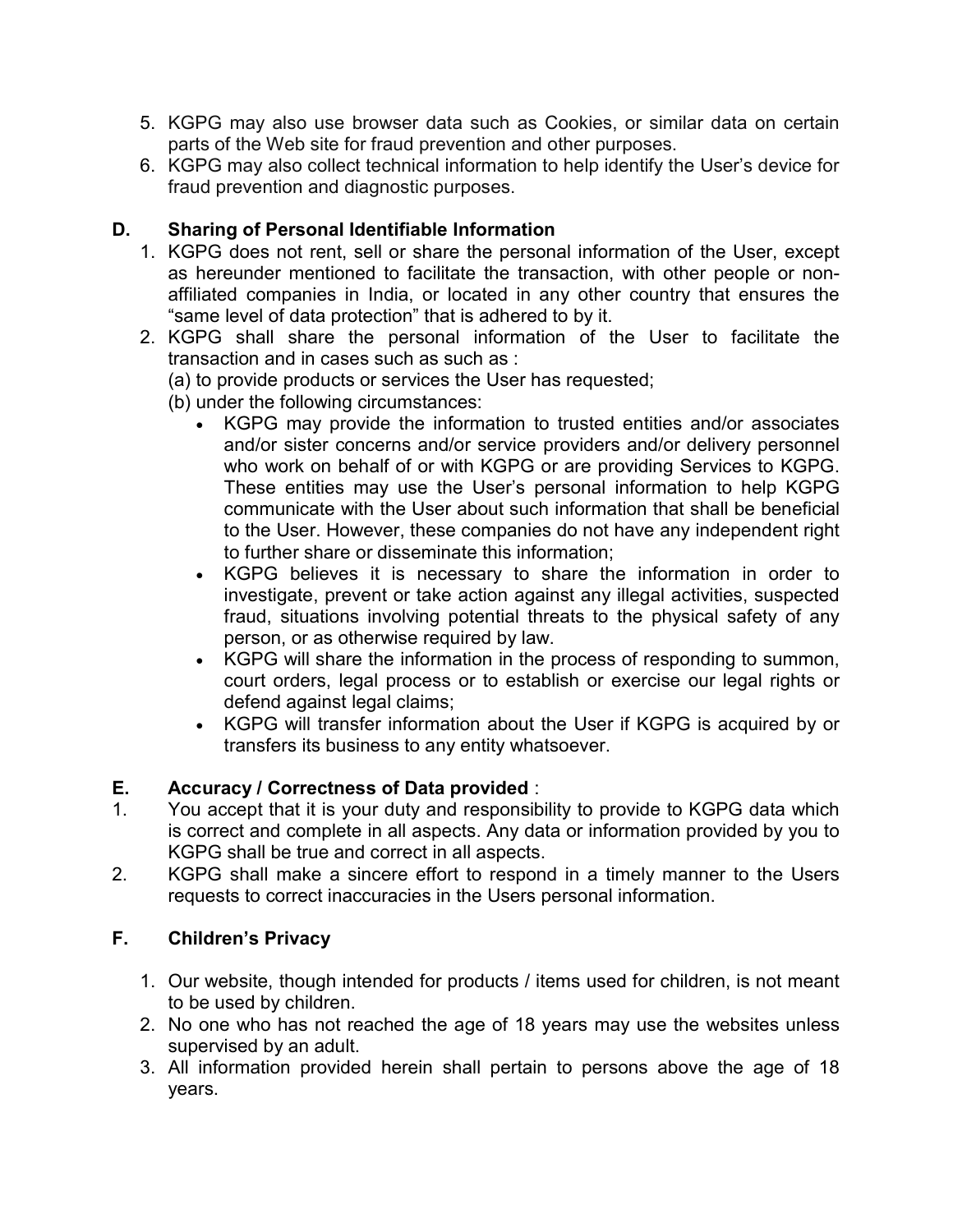## G. Mailers

The User is fully aware that KGPG may send direct mailers to the User upon the User accepting to receive such mailer by checking the box requesting the User for such permission.

## H. Use Of Your Information And Data For Transactional Emails And Messages And Promotional Emails And Messages:

- 1. You are aware that your personal data may be used for transactional updates and messages and you have accepted the same and given your consent to the same.
- 2. You hereby give your unconditional and informed consent so that your personal data may be processed, stored, collected, used by us for promotion of our products / services and/or for promotion of the products / services of our affiliates and/or disclosed and/or transferred to the third parties for the purposes of promotion, direct marketing of their products and services. You agree to receive promotional calls, emails and messages (in any manner whatsoever) in that behalf on the email address and mobile number as provided by you in our records.
- 3. If you do not want to receive the promotional calls, emails and messages (in any manner whatsoever) kindly send us an email in that behalf or click the box on the website which specifies the option to opt out of the promotional calls, emails and messages or follow such other procedure as may be mentioned on the website in that behalf.

### I. Anti-Spam policy

KGPG recognizes the receipt, transmission or distribution of spam emails (i.e. unsolicited bulk emails) as a major concern and have taken reasonable measures to minimize the transmission and effect of spam emails in the KGPG computing environment. All emails received by KGPG are subject to spam check. Any email identified as spam will be rejected with sufficient information to the sender for taking necessary action. With this measure, along with other technical spam reduction measures, KGPG hopes to minimize the effect of spam emails. KGPG reserves the right to reject and/or report any suspicious spam emails, to the authorities concerned, for necessary action.

### J. Links to Non-KGPG Websites

- 1. KGPG may on the website and/or otherwise provide links to third-party websites for the Users convenience and information.
- 2. If the User accesses those links through the User's website, the User will leave the KGPG website. KGPG does not control those sites or their privacy practices, which may differ from KGPG's practices.
- 3. KGPG does not endorse or make any representations about such third-party websites. The personal data the User chooses to provide to or that is collected by these third parties, including any social media websites featured on the KGPG website is not covered by the KGPG Privacy Policy.